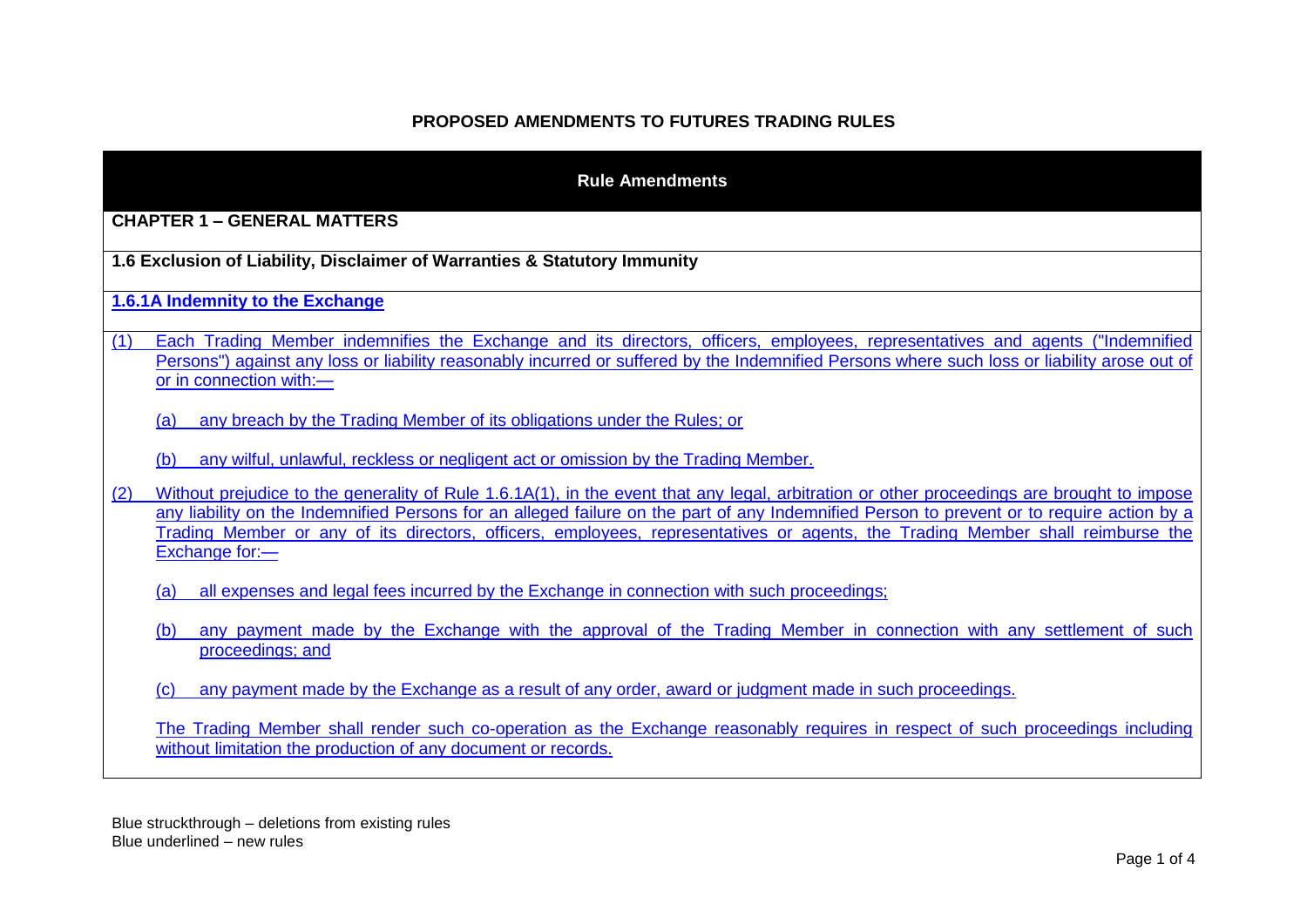(3) Without prejudice to Rule 1.6.1A(2), the cost to the Exchange of producing, pursuant to a court order or other legal process, records relating to the business or affairs of a Trading Member may, at the absolute discretion of the Exchange, be required to be paid to the Exchange by such Trading Member, whether such production is required at the instance of such Trading Member or at the instance of any other party.

# **CHAPTER 2 – ACCESS AND MEMBERSHIP**

### **2.4 Licensing and Credit Rating Requirements for Members, their Employees and Agents**

A Bank Trading Member is required to satisfy the Exchange that it, or its parent bank, has obtained a credit rating that indicates, at least, adequate intrinsic safety and soundness, excluding external credit support, and a limited ability to withstand adverse business or economic conditions from any rating agency registered with an appropriate authority.:

(a) a financial strength rating of at least C from Moody's Investors Service;

(b) a bank fundamental strength rating of at least C from Standard & Poor's Corporation;

(c) a bank individual rating of at least C from Fitch, Inc; or

(d) an equivalent rating from any other international rating agency deemed acceptable by the Exchange.

#### **3.3.16A Separate Accounts**

### **CHAPTER 3 – CONDUCT OF MEMBERS, APPROVED TRADERS AND REPRESENTATIVES**

### **3.3 Duties of Members**

### **3.3.16A Separate Accounts**

A Member must maintain separate accounts for each Person whose account is carried on the books of the Member.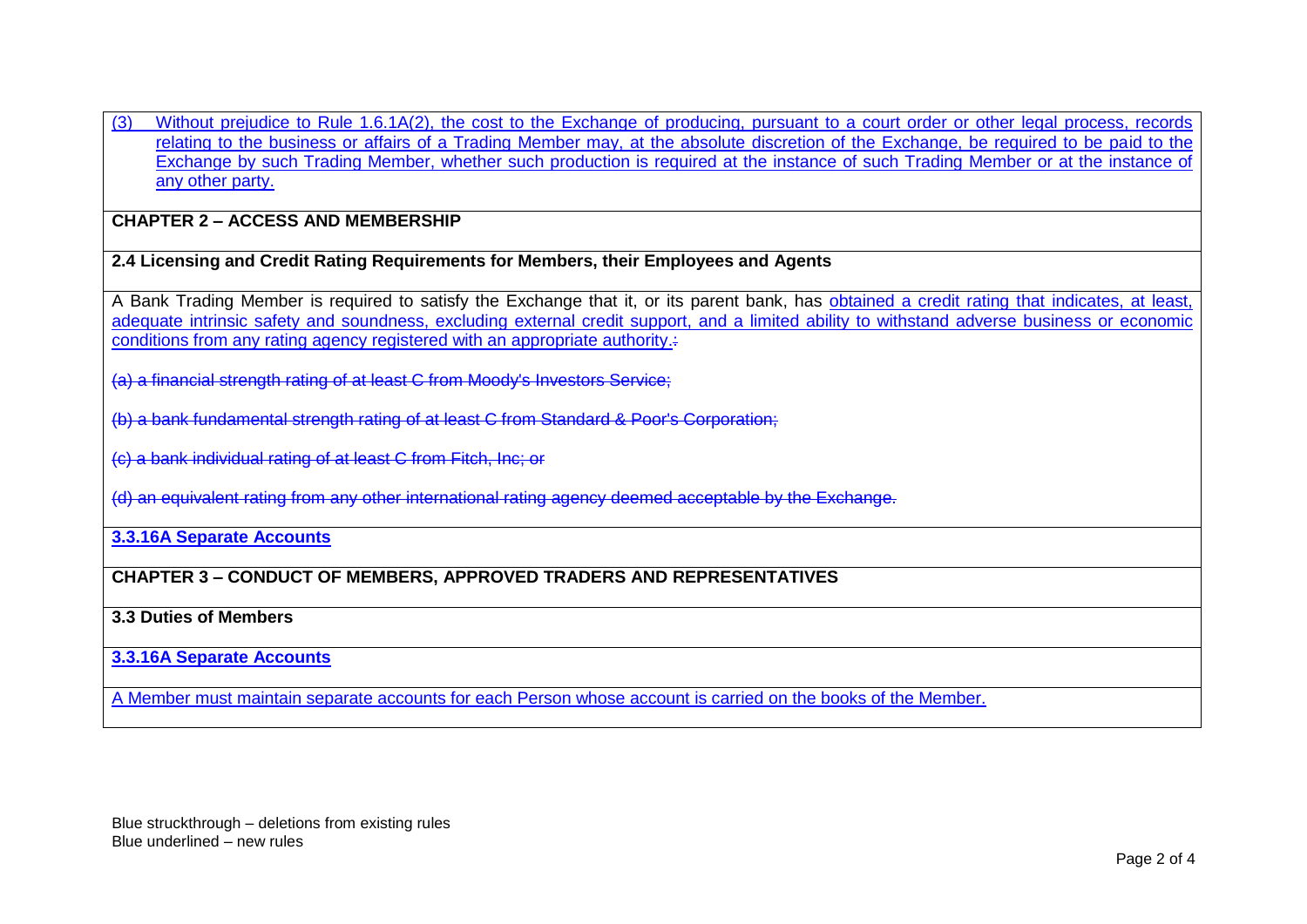## **CHAPTER 4 – LISTING AND TRADING OF CONTRACTS**

**4.1 Rules Applicable to All Classes of Contracts Listed on the Markets**

### **4.1.22 Emergencies**

- (1) If, in the opinion of the Exchange, any Emergency or circumstances calling for emergency action in the interests of maintaining a fair, orderly and transparent market or due performance of a Contract has developed or is developing, the Exchange may take such steps as it sees fit to provide for, correct or check the further development of those circumstances. These steps include the curtailment of trading in any Contract, revocation or suspension of access to QUEST, suspension of trading in a Market, deferment of delivery under any deliverable Futures Contract, designation of alternate delivery points or the modification of Contract Specifications.
- (2) Without prejudice to the generality of Chapter 1, the Exchange shall not be liable to any Trading Member or any other Person in respect of any damage, loss, cost or expense of whatsoever nature (whether direct, indirect, special or consequential, including without limitation any loss of business, revenue, goodwill, bargain or profit), suffered or incurred by such Trading Member or other Person, arising out of or in connection with the exercise or non-exercise by the Exchange of its powers under Rule 4.1.22 or the determination by the Exchange of the satisfaction or non-satisfaction of any condition for the exercise of such powers.

## **CHAPTER 7 – ADVERSE EVENTS, RULE VIOLATIONS AND DISCIPLINARY ACTION**

### **7.3 Exchange's Powers upon Occurrence of Adverse Events**

#### **7.3.8 Exchange's Liability**

Without prejudice to the generality of Chapter 1, the Exchange shall not be liable to any Trading Member or any other Person in respect of any damage, loss, cost or expense of whatsoever nature (whether direct, indirect, special or consequential, including without limitation any loss of business, revenue, goodwill, bargain or profit), suffered or incurred by such Trading Member or other Person, arising out of or in connection with the exercise or non-exercise by the Exchange of its powers under Rule 7.3 or the determination by the Exchange of the satisfaction or non-satisfaction of any condition for the exercise of such powers.